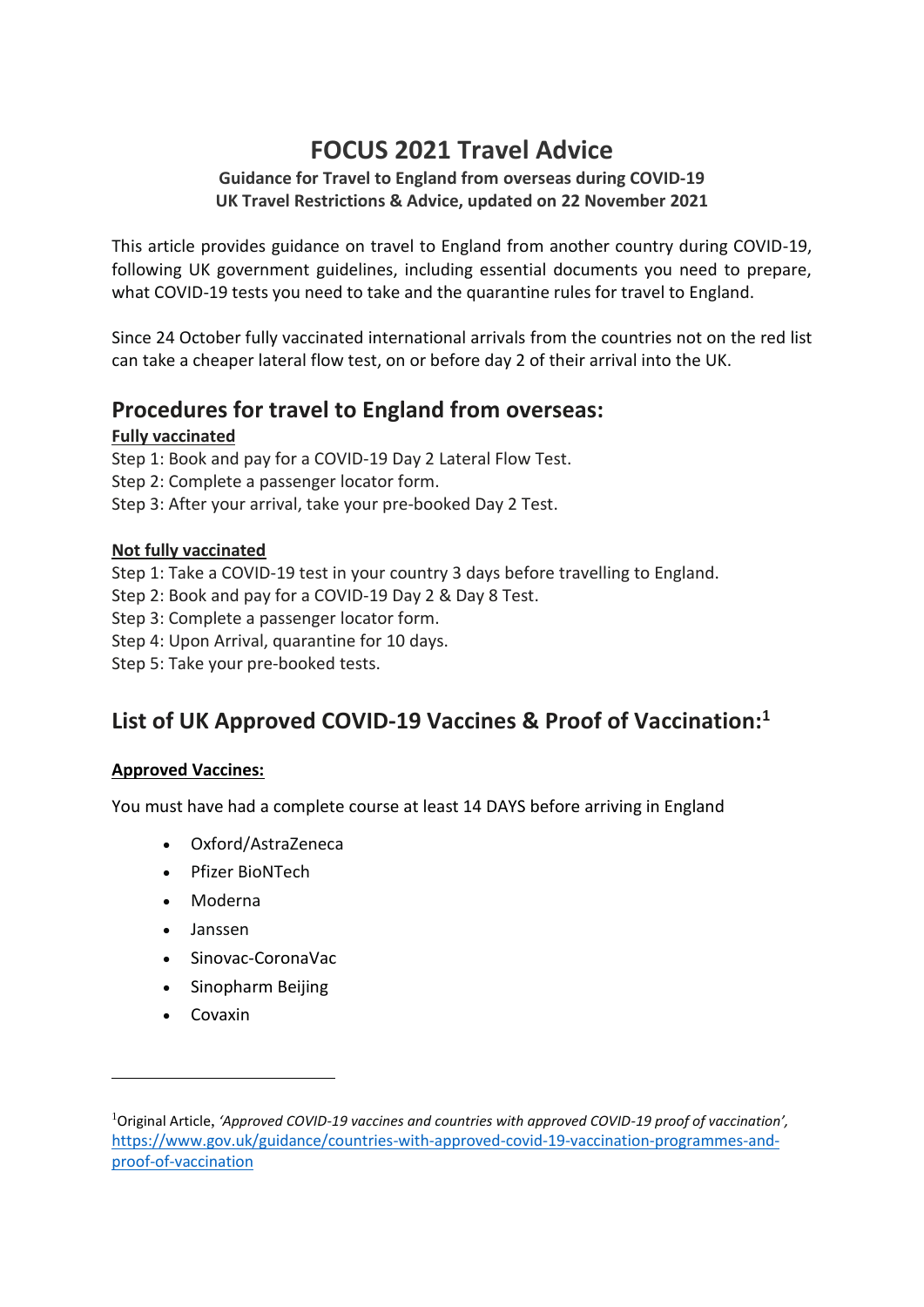*The day you have your final dose does not count as one of the 14 days.* Formulations of these vaccines  $2$  also qualify as approved vaccines.

#### **Proof of vaccination**

You must be able to prove that you've been fully vaccinated under a vaccination programme with approved proof of certification.

There are several ways to prove vaccination status:

- the NHS [COVID pass](https://www.gov.uk/guidance/nhs-covid-pass) if you live in England
- the EU [Digital COVID Certificate](https://ec.europa.eu/info/live-work-travel-eu/coronavirus-response/safe-covid-19-vaccines-europeans/eu-digital-covid-certificate_en)
- the [Centers for Disease Control and Prevention vaccination card](https://www.cdc.gov/coronavirus/2019-ncov/vaccines/expect.html) for US residents
- a vaccine certificate

#### **Vaccine certificates only**

If you use a vaccine certificate as proof, it must be issued by a national or state-level public health authority, be in English, French or Spanish, and include as a minimum:

- your forename and surname(s)
- your date of birth
- vaccine brand and manufacturer
- date of vaccination for every dose
- country or territory of vaccination and/or certificate issuer

*If you cannot prove that you qualify under the fully vaccinated rules, you must [follow the rules](https://www.gov.uk/guidance/travel-to-england-from-another-country-during-coronavirus-covid-19#if-you-are-not-fully-vaccinated)  [for people who are not fully vaccinated](https://www.gov.uk/guidance/travel-to-england-from-another-country-during-coronavirus-covid-19#if-you-are-not-fully-vaccinated)***.** 

## **UK Government recognized testing centres for international arrivals**

Before you arrive in the UK, you must book a travel test that takes place on or before Day 2 after your arrival. (The day you arrive is day 0.)

Click [here](https://www.gov.uk/guidance/providers-of-day-2-and-day-8-coronavirus-testing-for-international-arrivals) for full lists of testing centres.

#### **Testing Centres Recommended by FOCUS**

NX [Healthcare](https://www.nxhealthcare.co.uk/) [Boots](https://www.boots.com/covid-19-testing) [London](https://www.londoncoronatestcentre.com/) Corona Test Centre Alpha [Biolabs](https://www.alphabiolabs.co.uk/public-testing-services/covid-19-testing-for-international-travel/)

<sup>&</sup>lt;sup>2</sup> Formulations of vaccines include AstraZeneca Covishield, AstraZeneca Vaxzevria and Moderna Takeda.